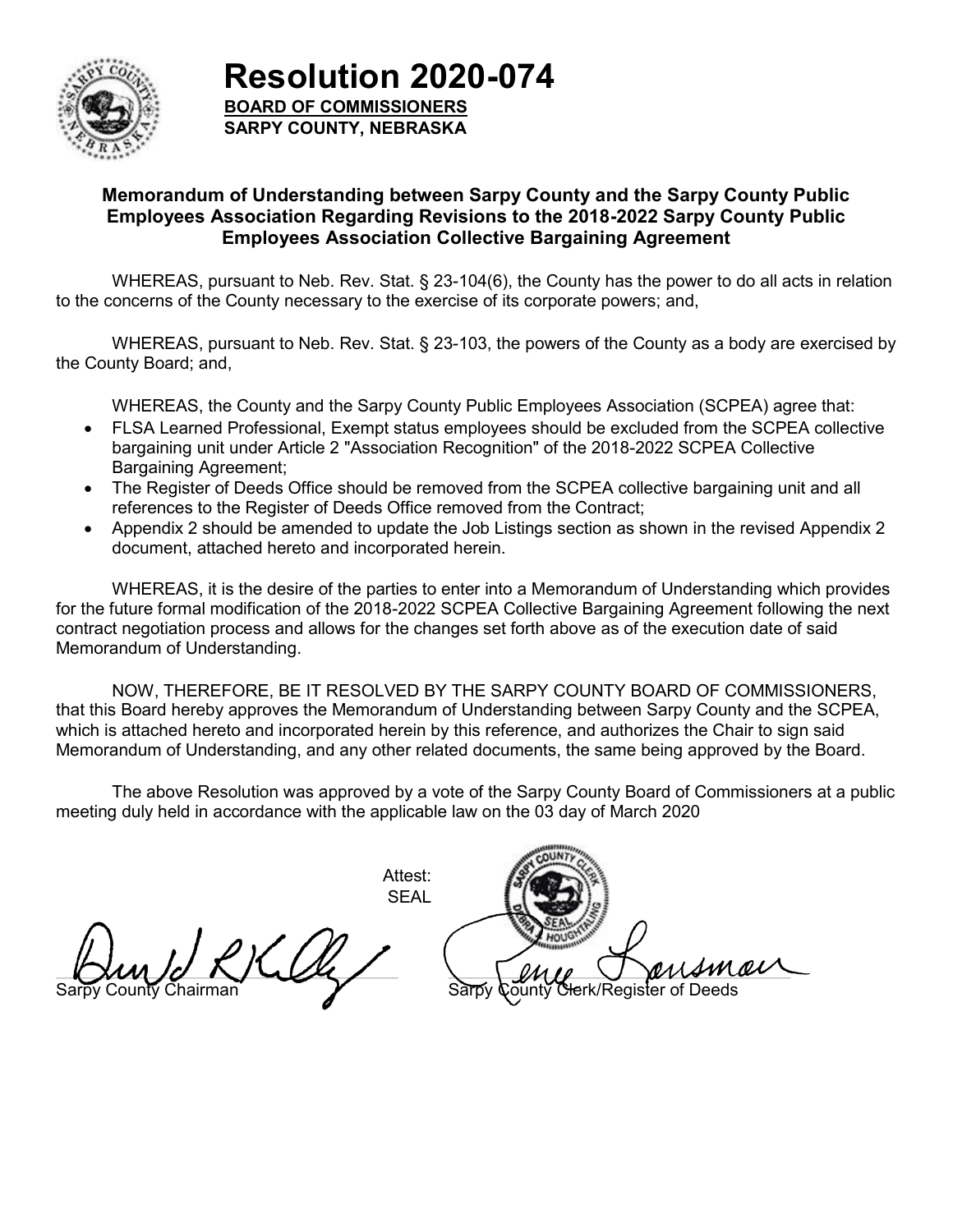### MEMORANDUM OF UNDERSTANDING BETWEEN SARPY COUNTY AND THE SARPY COUNTY PUBLIC EMPLOYEES ASSOCIATION REGARDING REVISIONS TO THE 2018-2022 SARPY COUNTY PUBLIC EMPLOYEES ASSOCIATION COLLECTIVE BARGAINING AGREEMENT

This is a Memorandumof Understanding ("MOU") between Sarpy County ("County") and the Sarpy County Public Employees Association ("SCPEA"). When referred to collectively, the County and the SCPEA shall be referred to as the "Parties."

#### RECITALS

WHEREAS, the Parties entered into a collective bargaining agreement via Resolution r 2018-289 on September 11, 2018 for a term of four years ("Contract"); and,

WHEREAS, the Parties agree that certain changes should be made to the Contract to reflect the Parties' understanding and intention regarding the scope of the SCPEA collective bargaining unit and to update the Contract's Job Listings section; and,

WHEREAS, the SCPEA and the County wish to enter into a MOU setting forth the intent of the parties.

#### UNDERSTANDING OF THE PARTIES

The Parties mutually agree to and understand that the following conditions shall govern the Parties:

- 1. FLSA Learned Professional, Exempt status employees shall be excluded from the scope of representation of this collective bargaining unit underArticle <sup>2</sup> "Association Recognition".
- 2. The Register of Deeds Office shall be removed from the scope of representation of this collective bargaining unit because the Register of Deeds Office, as recognized under this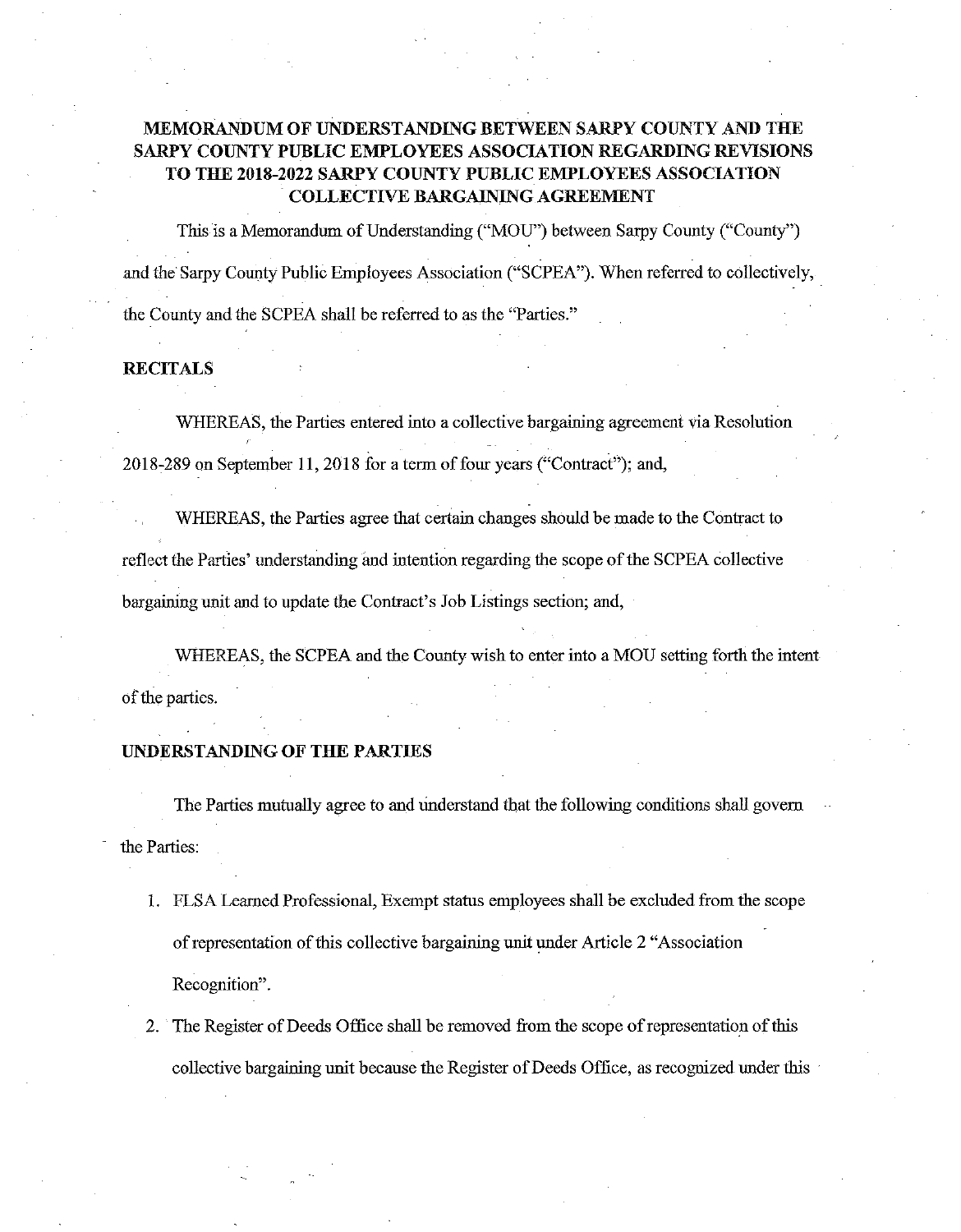collective bargaining agreement, no longer exists due to its consolidation with the County Clerk's Office. Additionally, all references to the Register of Deeds Office shall be removed from the Contract.

- 3. Appendix <sup>2</sup> shall be amended to update the Job Listings section as shownin the revised Appendix 2 document, which is attached hereto and incorporated herein by this reference.
- 4. It is the agreement of the Parties that a formal modification of the Contract, to enumerate these revisions shall be made when the next collective bargaining agreement is executed. All other provisions of the 2018-2022 Contact shall remain in full force and effect.

President, SCPE/ By:

Date:

Date:  $3/3/2020$ 

Chairman, Sarpy County Board of Commissioners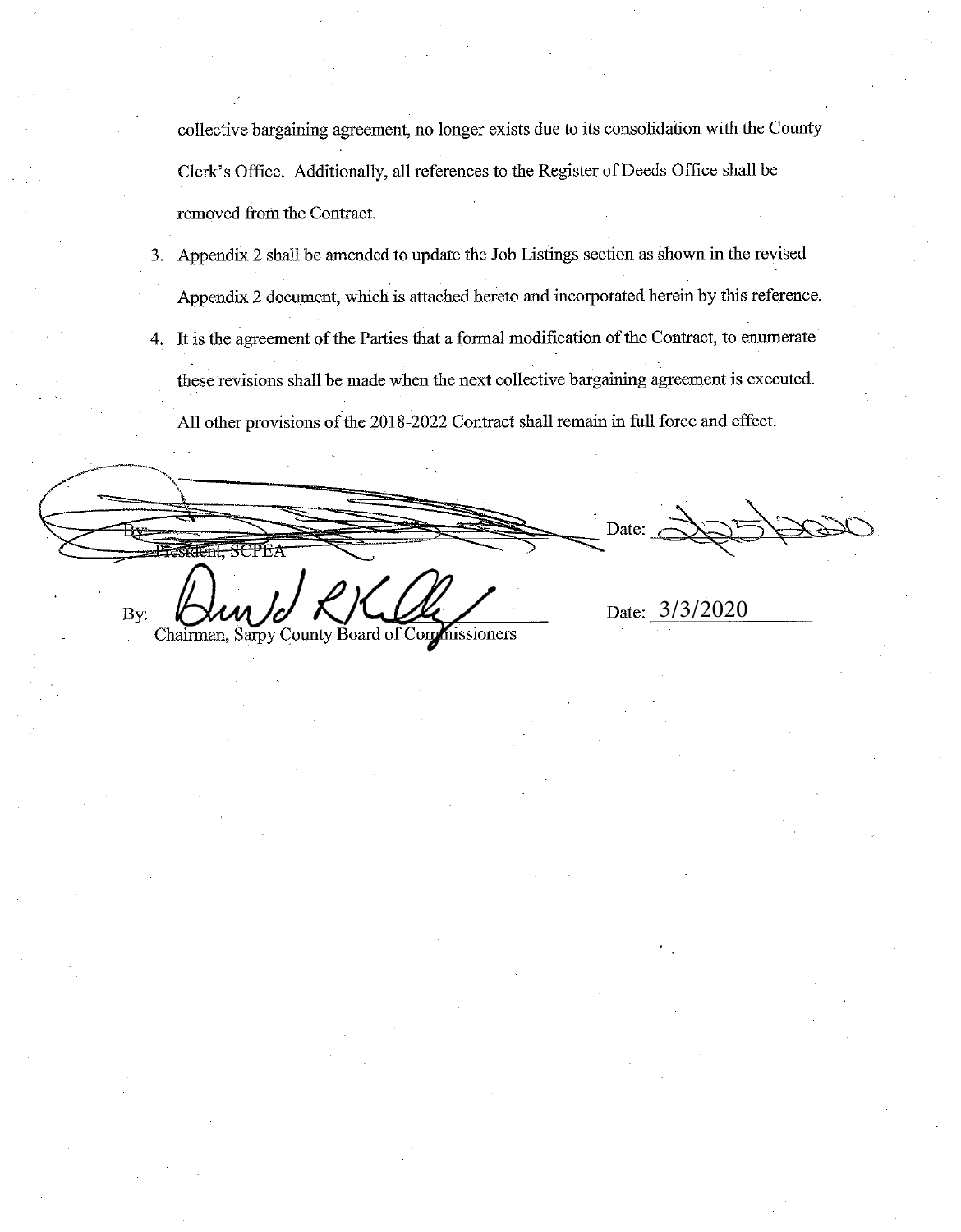# Appendix 2

## Job Listing (Valid as of 07/04/2018)

### Department: Assessorppraiser

| Administrative Assistant III     | Appraiser I                    | Appraiser II     |
|----------------------------------|--------------------------------|------------------|
| Appraiser III                    | Sr. Appraiser                  | Lead Appraiser   |
| Assessor Support Technician      | Real Estate Records Supervisor | Data Entry Clerk |
| Personal Property Supervisor     | Real Estate Mapping Technician | $Clerk$ $H$      |
| Real Property Data Collector     |                                |                  |
| <b>Department: Child Support</b> |                                |                  |

| <b>Administrative Specialist</b> | <b>Lead Operations Assistant</b> | Case Worker |
|----------------------------------|----------------------------------|-------------|
| Case Worker/Support Specialist   |                                  |             |

### Department: Clerk of the District Court

| <b>Accounting Technician</b>       |  |
|------------------------------------|--|
| <b>Clerical Support Specialist</b> |  |
| Account Clerk III                  |  |

Department: County Attorney's Office Confidential Administrative Assistant Lead Operations Assistant

Administrative Assistant

Clerical Technician

Legal Assistant

Case Analyst

Journal Clerk

Secretary II/Receptionist-Secondary Administrative Legal Assistant Secretary I/Receptionist Legal Assistant/Witness Secretary II/Receptionist-Primary Litigation Project Manager

Department: Courts

Secretary I

### Department: Diversion

Diversion Officer **Mental Health Program Manager** Mental Health Program Manager

Sr. Diversion Officer

# Department: Election

Election Administrative Assistant Election Resource Specialist Elections Coordinator **Coordinator** Jury Coordinator

Legal Support Specialist

File Clerk (vacant)

Secretary ll

Teen Court Coordinator/Diversion Officer

Election Sr. Coordinator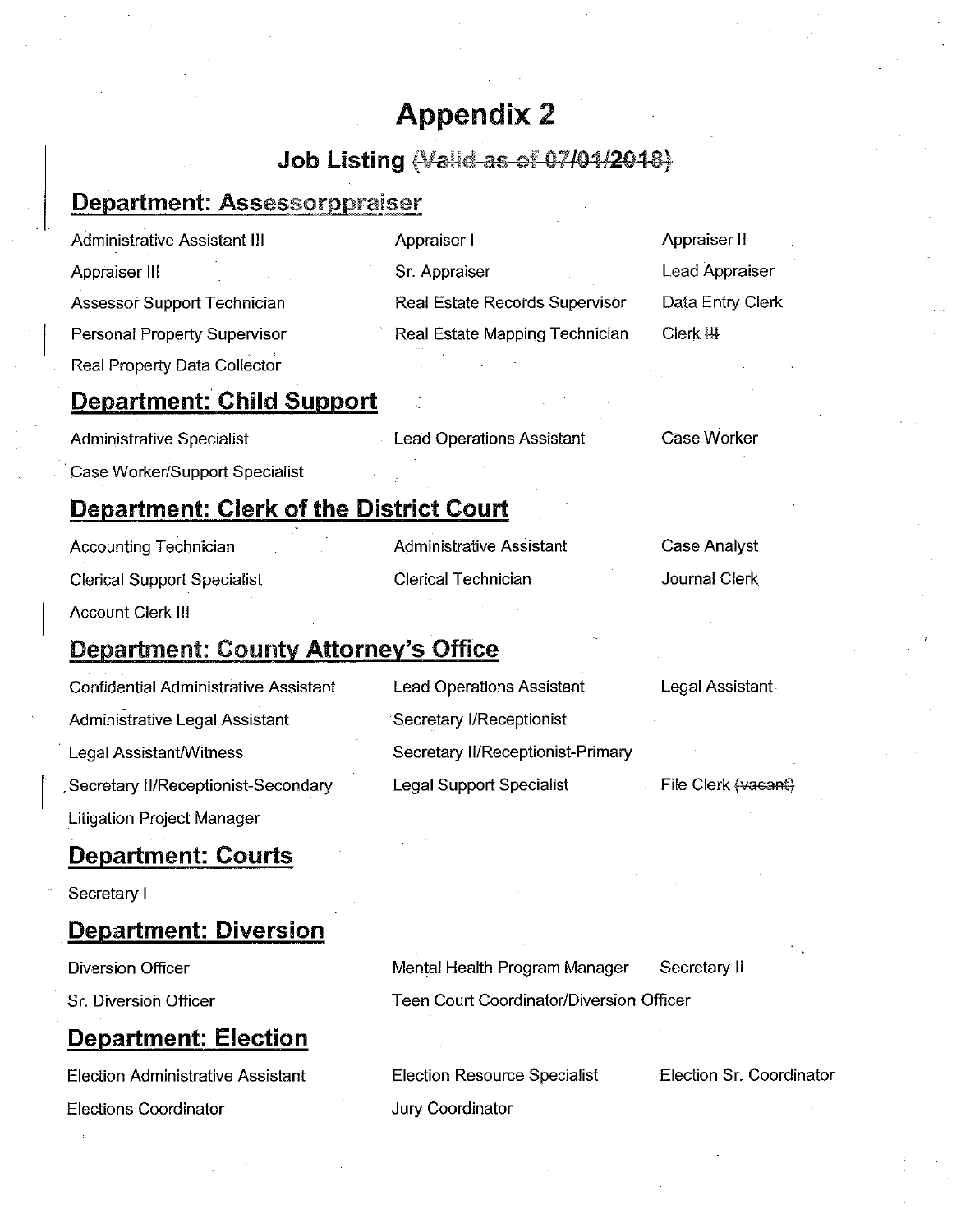## Department: Public Defender

Administrative Assistant II . Administrative Operations Manager Assistant Office Manager

Secretary II Secretary I/Receptionist Social Worker I (Non-Exempt)

### Department: Register of Deeds

**Real Estate Recorder Specialist** Account Clerk (vacant) Recorder

Sr. Real Estate Recorder Spec. (vacant)

### Degartment: Treasurer

Real Estate/Finance Associate {was Cierk Cashier ill: Real Estate Division)

Real Estate/Finance Technician Account Clerk II Lead Real Estate/Finance Associate Account Clerk-III

Customer Service Associate Trainee Clerk-Cashier II Customer Service Associate Clerk-Cashier-III

Title Specialist Lead Customer Service Associate Assistant Motor Vehicle Supervisor

Motor Vehicle Specialist

Quality Assurance Clerk -

# Degartment: Victim Witness

Crime Advocate Secretary II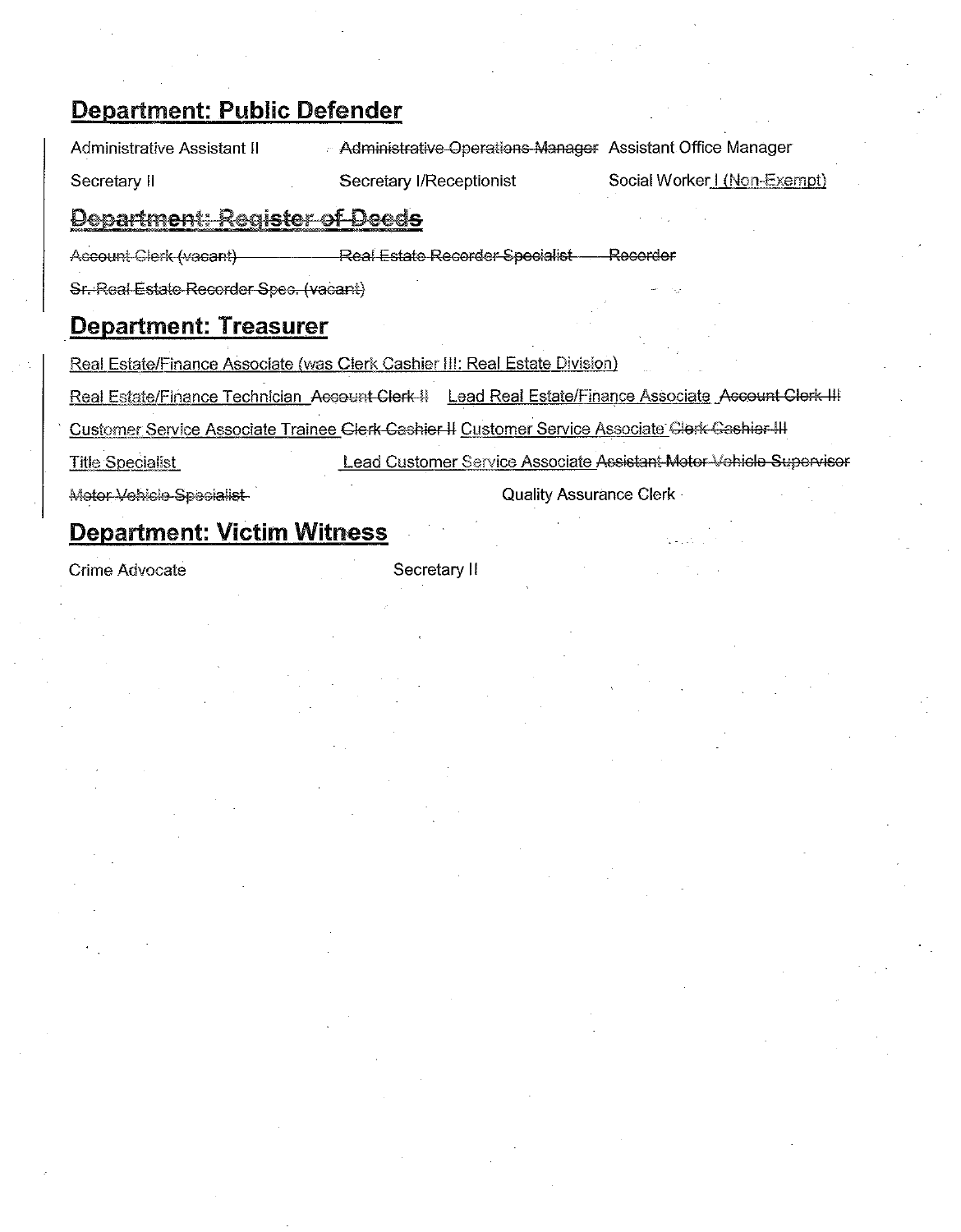# Appendix 2 Job Listing

Appraiser I

Sr. Appraiser

### Department:Assessor

Administrative Assistant III Appraiser lll Assessor Support Technician Personal Property Supervisor Real Property Data Collector

### Department: Child Support

Administrative Specialist Case Worker/Support Specialist **Lead Operations Assistant** 

Administrative Assistant

Clerical Technician

Real Estate Records Supervisor Real Estate Mapping Technician

### Case Worker

Case Analyst

Journal Clerk

Appraiser ll

Clerk

Lead Appraiser

Data Entry Clerk

### Department: Clerk of the District Court

Accounting Technician Clerical Support Specialist Account Clerk ll

# **Department: County Attorney's Office**

Confidential Administrative Assistant Administrative Legal Assistant Legal Assistant/Witness Secretary II/Receptionist-Secondary Litigation Project Manager

### Department: Courts

Secretary I

### Department: Diversion

**Diversion Officer** 

Sr. Diversion Officer

### Department: Election

Election Administrative Assistant Elections Coordinator'

Lead Operations Assistant Secretary I/Receptionist Secretary II/Receptionist-Primary Legal Support Specialist

Legal Assistant

File Clerk

Mental Health Program Manager Secretary ll Teen Court Coordinator/Diversion Officer

Election Resource Specialist Jury Coordinator

Election Sr. Coordinator